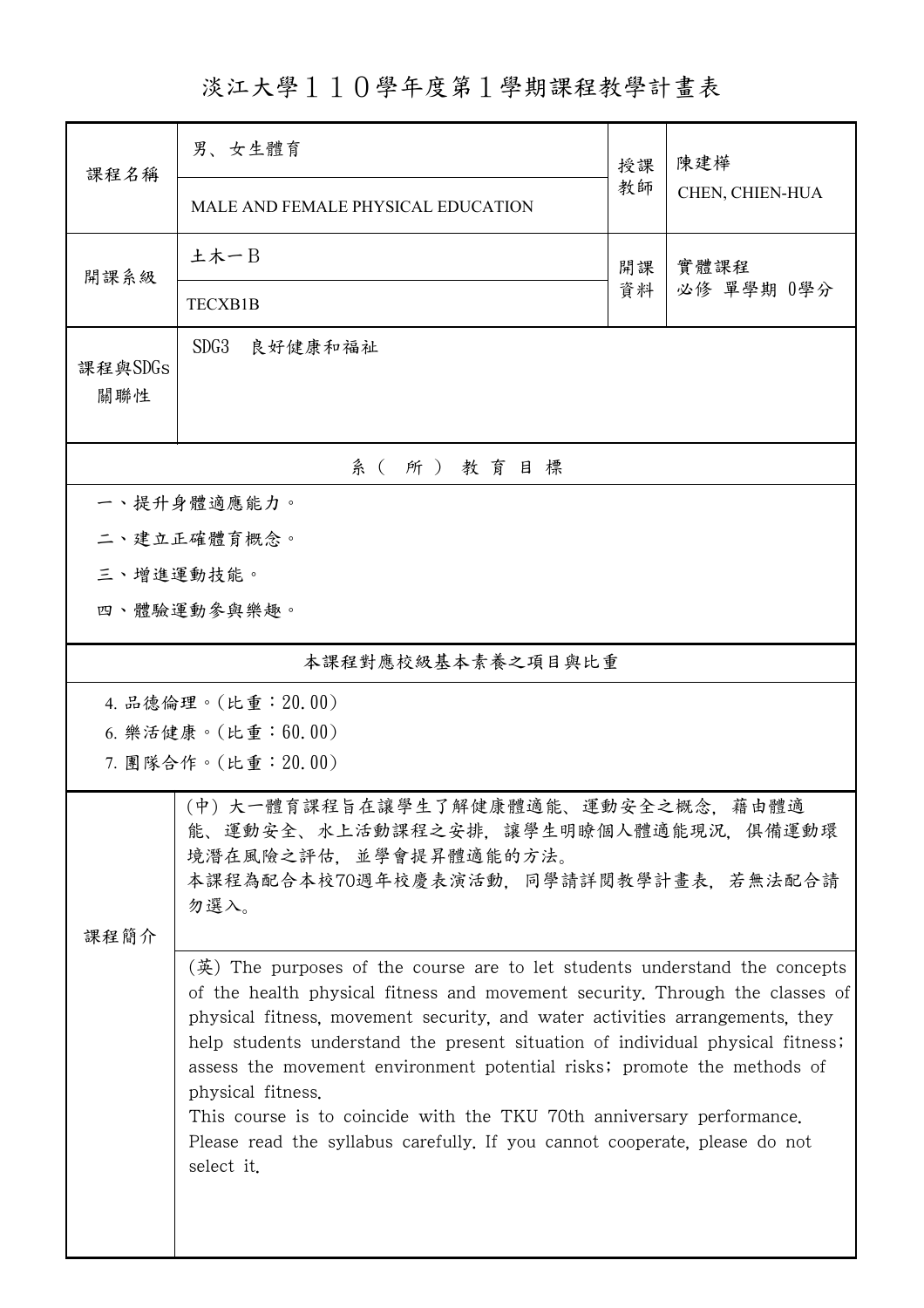## 本課程教學目標與認知、情意、技能目標之對應

將課程教學目標分別對應「認知(Cognitive)」、「情意(Affective)」與「技能(Psychomotor)」 的各目標類型。

一、認知(Cognitive):著重在該科目的事實、概念、程序、後設認知等各類知識之學習。

二、情意(Affective):著重在該科目的興趣、倫理、態度、信念、價值觀等之學習。

三、技能(Psychomotor):著重在該科目的肢體動作或技術操作之學習。

| 序<br>號         | 教學目標(中文)                     |                                                  |              | 教學目標(英文)                                                       |                   |  |  |  |
|----------------|------------------------------|--------------------------------------------------|--------------|----------------------------------------------------------------|-------------------|--|--|--|
|                | 1 1.運動環境、設施之介紹               |                                                  |              | Introduce the movement environment and facility.               |                   |  |  |  |
|                | 2 2.認知健康體適能的概念               |                                                  |              | Understand the concepts of health physical fitness.            |                   |  |  |  |
|                | 3 3.學會提昇個人體適能的方法             |                                                  |              | Promote the methods of physical fitness.                       |                   |  |  |  |
|                | 4 4 認知運動環境的潛在風險              |                                                  |              | Understand the potential risks of the movement<br>environment. |                   |  |  |  |
|                | 5 5.提昇水中自救能力與游泳技能            |                                                  |              | Enhances water survival and swimming skills.                   |                   |  |  |  |
|                | 6 6.透過體育運動,增進學生人際互<br>動。     |                                                  |              | 6. To interact with people by physical activity.               |                   |  |  |  |
|                | 教學目標之目標類型、核心能力、基本素養教學方法與評量方式 |                                                  |              |                                                                |                   |  |  |  |
| 序號             | 目標類型                         | 院、系 $(\hbox{\tt m})$<br>核心能力                     | 校級<br>  基本素養 | 教學方法                                                           | 評量方式              |  |  |  |
| $\mathbf{1}$   | 認知                           |                                                  | 6            | 講述                                                             | 活動參與              |  |  |  |
| 2              | 認知                           |                                                  | 6            | 講述、討論、模擬                                                       | 測驗、實作、活動參與        |  |  |  |
| 3              | 技能                           |                                                  | 6            | 講述、討論、發表、實作、體<br>驗                                             | 測驗、作業、實作、活<br>動參與 |  |  |  |
| 4              | 認知                           |                                                  | 6            | 講述、討論                                                          | 活動參與              |  |  |  |
| 5              | 技能                           |                                                  | 6            | 實作、體驗                                                          | 實作、活動參與           |  |  |  |
| 6              | 情意                           |                                                  | 467          | 講述、討論                                                          | 活動參與              |  |  |  |
|                | 授課進度表                        |                                                  |              |                                                                |                   |  |  |  |
| 週次             | 日期起訖                         | 內 容 (Subject/Topics)<br>備註                       |              |                                                                |                   |  |  |  |
| 1              | $110/09/22$ ~<br>110/09/28   | 1. 校內運動環境、設施之介紹 2. 校內體育活動現況之<br>了解 3. 體育課程修選注意事項 |              |                                                                |                   |  |  |  |
| $\overline{c}$ | $110/09/29$ ~<br>110/10/05   | 水域安全宣導及基本自救能力教學(水中自救、仰<br>漂、水母漂、韻律呼吸概念與技術)       |              |                                                                |                   |  |  |  |
| 3              | $110/10/06$ ~<br>110/10/12   | 游泳技能強化教學及基本游泳能力檢測(一)                             |              |                                                                |                   |  |  |  |
| 4              | $110/10/13$ ~<br>110/10/19   | 游泳技能強化教學及基本游泳能力檢測(二)                             |              |                                                                |                   |  |  |  |
|                | $110/10/20$ ~<br>110/10/26   | 1籃球運動簡介、2個人基本攻防技術                                |              |                                                                |                   |  |  |  |